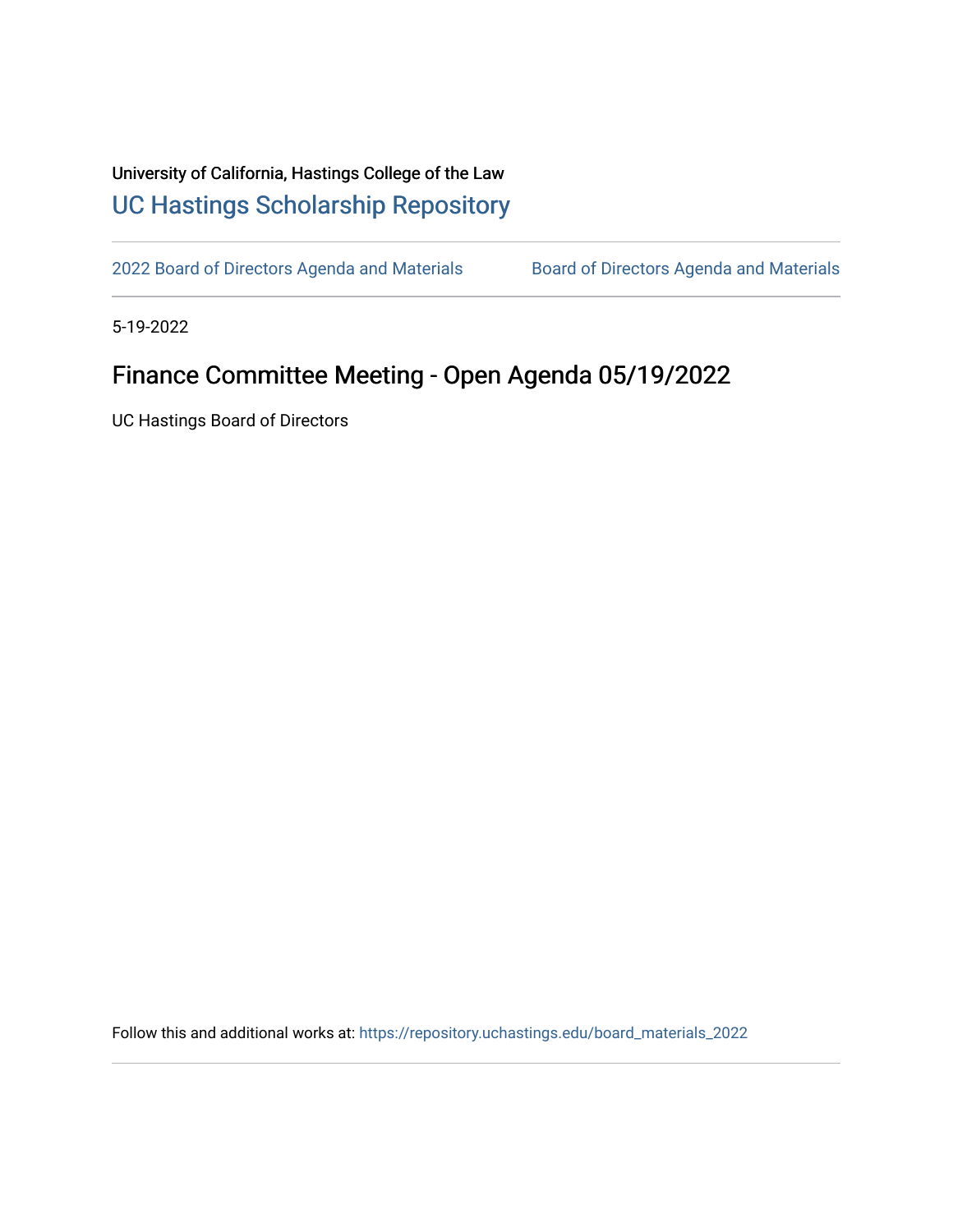

## **UNIVERSITY OF CALIFORNIA HASTINGS COLLEGE OF THE LAW BOARD OF DIRECTORS MEETING OF THE FINANCE COMMITTEE – OPEN SESSION AGENDA**

Thursday, May 19, 2022 at 10:15 a.m. 333 Golden Gate, Suite 501 San Francisco, CA 94102

Due to the COVID-19 pandemic, participants and members of the public may join the meeting via the web link or dial-in numbers listed in the public notice of this meeting linked here: *[https://www.uchastings.edu/our-story/board-of-directors/board-meeting-notices-agendas-and](https://www.uchastings.edu/our-story/board-of-directors/board-meeting-notices-agendas-and-materials/)[materials/.](https://www.uchastings.edu/our-story/board-of-directors/board-meeting-notices-agendas-and-materials/)* 

| 1.    | Roll Call<br>Director Albert Zecher, Chair<br>Director Chip Robertson<br>Director Michael Ehrlich<br>Director Andrew Giacomini<br>Director Claes Lewenhaupt<br>Director Courtney Power |               |  |  |  |  |
|-------|----------------------------------------------------------------------------------------------------------------------------------------------------------------------------------------|---------------|--|--|--|--|
| 2.    | <b>Public Comment</b>                                                                                                                                                                  |               |  |  |  |  |
| $*3.$ | Approval of Minutes – February 17, 2022<br>(Attachment)                                                                                                                                |               |  |  |  |  |
| 4.    | Investment Report as of March 31, 2022                                                                                                                                                 | (Attachment)  |  |  |  |  |
| $*5.$ | Report of the Subcommittee on Audit                                                                                                                                                    | (Attachments) |  |  |  |  |
|       | $*5.1$<br>Approval of the 2022 Audit Plan<br>Special Assessment - Cyber Audit Report<br>5.2<br>Review of Unrelated Business Income Tax<br>5.3                                          |               |  |  |  |  |
| 6.    | State Budget Report for 2021-22 as of March 31, 2022                                                                                                                                   | (Attachment)  |  |  |  |  |
| 7.    | Auxiliary Enterprises Budget Report as of March 31, 2022                                                                                                                               | (Attachment)  |  |  |  |  |
| $*8.$ | <b>Auxiliary Enterprises Proposed Budget 2022-23</b>                                                                                                                                   | (Attachment)  |  |  |  |  |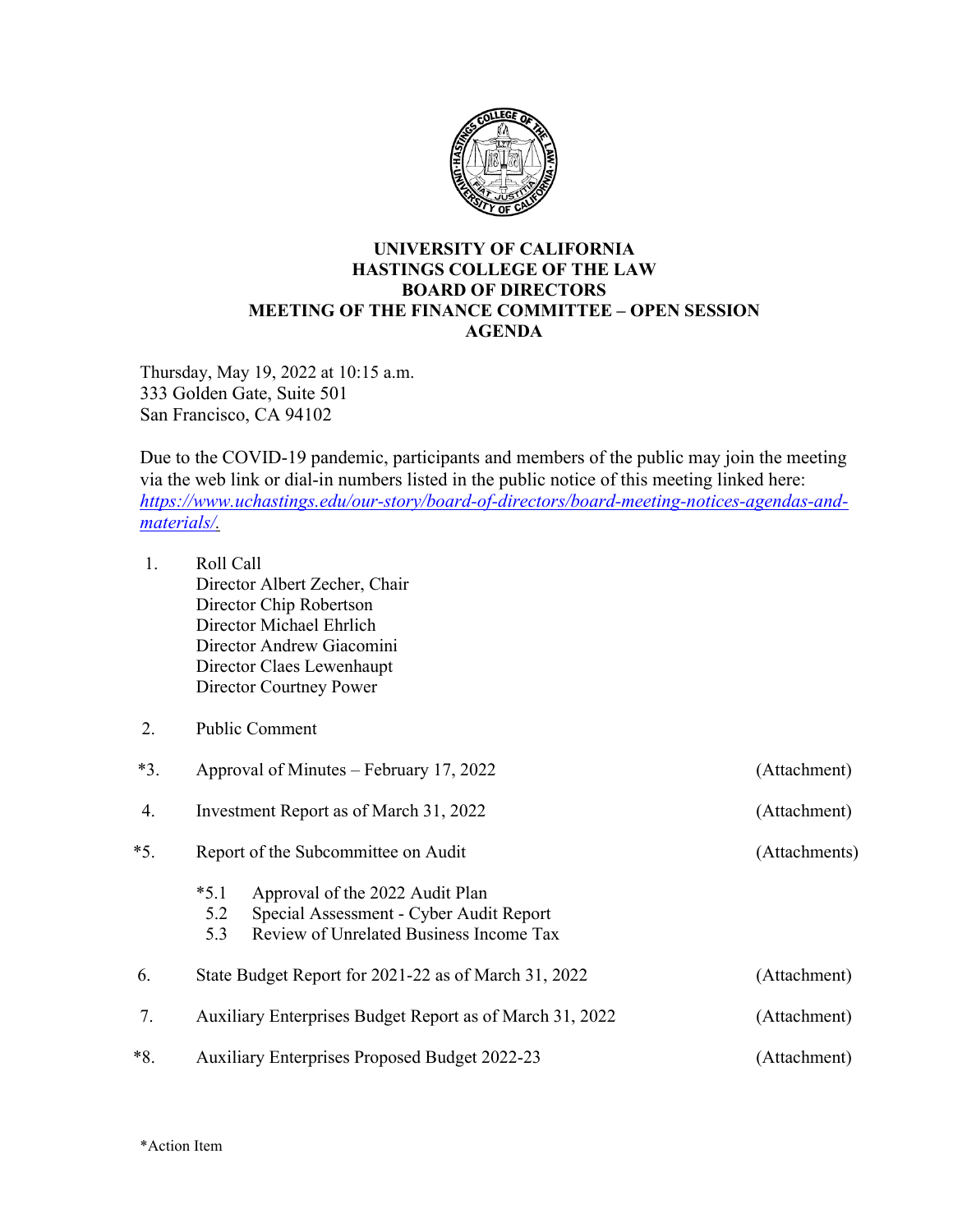| State Contracts and Grants in Excess of \$100,000<br>*0<br>- 7. |  |
|-----------------------------------------------------------------|--|
|-----------------------------------------------------------------|--|

(Attachments)

|  |  | *9.1 Renewal of Legal Research Software - Lexis Nexis |  |
|--|--|-------------------------------------------------------|--|
|  |  |                                                       |  |

- \*9.2 MSL/LLM/CSL Digital Marketing MF Digital Marketing
- \*9.3 Sidewalk Services Urban Alchemy Tenderloin Community Benefit District
- \*9.4 Audit Services Moss Adams
- \*9.5 CNDR Training Program California Labor Commission
- \*9.6 Accommodated Final Exam/Lease Rental & Equipment CORT
- \*9.7 Bloomberg Industry Group License Agreement Bloomberg
- \*9.8 Renewal of Software Support Services Library/IT Ellucian
- Renewal of UCSF Security Guard Agreement UCSF
- \*9.10 On-Call Locksmith Services TBD
- \*10. Nonstate Contracts and Grants in Excess of \$100,000

|        | $*10.1$<br>CEQA Environmental Review - LRCP - Placeworks<br>$*10.2$<br>Design Services - LRCP - Page Southerland Page, Inc<br>$*10.3$<br>Student Housing Marketing Services – LRCP – Scion Group<br>$*10.4$<br>$*10.5$<br>$*10.6$<br>$*10.7$<br>$*10.8$<br>$*10.9$<br>*10.10 Commercial Lease Amendment - Philz Coffee<br>*10.11 Vehicular Traffic Topping - Parking Garage 376 Larkin Street - TBD | Legal Education in Kosovo - Classroom - U.S. Department of State<br>Legal Education in Bosnia & Herzegovina - Classroom- U.S. Department of State<br>Legal Education in Serbia - Classroom - U.S. Department of State<br>Legal Education Institutions in Ghana - Classroom - U.S. Department of State<br>Statewide Dementia Awareness Project - Consortium - Sub-award from UCSF<br>Technical Assistance - SF Immigrant Legal Defense Collaborative-CGRS |  |  |  |  |
|--------|-----------------------------------------------------------------------------------------------------------------------------------------------------------------------------------------------------------------------------------------------------------------------------------------------------------------------------------------------------------------------------------------------------|----------------------------------------------------------------------------------------------------------------------------------------------------------------------------------------------------------------------------------------------------------------------------------------------------------------------------------------------------------------------------------------------------------------------------------------------------------|--|--|--|--|
| 11.    | Long Range Campus Plan - Project Overview                                                                                                                                                                                                                                                                                                                                                           | (Attachment)                                                                                                                                                                                                                                                                                                                                                                                                                                             |  |  |  |  |
| 12.    | Overview of California Environmental Quality Act (CEQA) Review<br>of Unite Here/Local 2 Site at 210-247 Golden Gate Avenue<br>(Attachment)                                                                                                                                                                                                                                                          |                                                                                                                                                                                                                                                                                                                                                                                                                                                          |  |  |  |  |
| 13.    | State Budget Update for 2022-23                                                                                                                                                                                                                                                                                                                                                                     | (Attachment)                                                                                                                                                                                                                                                                                                                                                                                                                                             |  |  |  |  |
| $*14.$ | Nonstate Budget Changes 2021-22 - LRCP & Dean's Discretionary Accounts(Attachment)                                                                                                                                                                                                                                                                                                                  |                                                                                                                                                                                                                                                                                                                                                                                                                                                          |  |  |  |  |
| $*15.$ | Fund Transfer - Wells Fargo Bank to General Endowment Pool                                                                                                                                                                                                                                                                                                                                          | (Attachment)                                                                                                                                                                                                                                                                                                                                                                                                                                             |  |  |  |  |
| $*16.$ | Fiscal Operations Policies and Procedure Manual - Updates                                                                                                                                                                                                                                                                                                                                           | (Attachment)                                                                                                                                                                                                                                                                                                                                                                                                                                             |  |  |  |  |
| $*17.$ | UC Hastings Parking Garage - Rate Increase for 2022-23                                                                                                                                                                                                                                                                                                                                              | (Attachment)                                                                                                                                                                                                                                                                                                                                                                                                                                             |  |  |  |  |
| $*18.$ | UCSHIP Student Health Insurance Premiums for 2022-23                                                                                                                                                                                                                                                                                                                                                | (Attachment)                                                                                                                                                                                                                                                                                                                                                                                                                                             |  |  |  |  |
| 19.    | Report on UC Hastings Art Installations - Ripples Program                                                                                                                                                                                                                                                                                                                                           | (Attachment)                                                                                                                                                                                                                                                                                                                                                                                                                                             |  |  |  |  |
| 20.    | Listing of Checks and Electronic Transfers over \$100,000                                                                                                                                                                                                                                                                                                                                           | (Attachment)                                                                                                                                                                                                                                                                                                                                                                                                                                             |  |  |  |  |